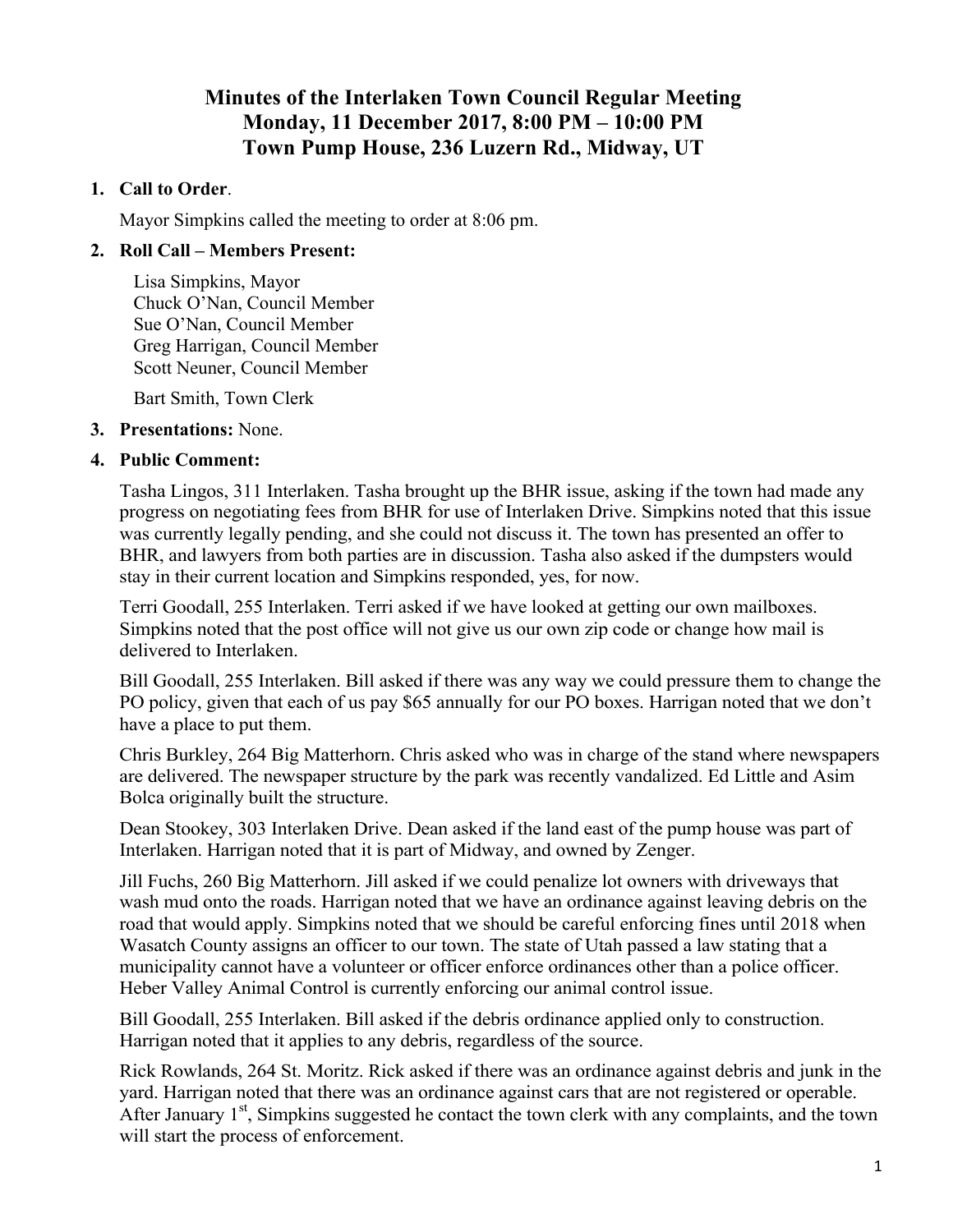Michael Barille, 247 Interlaken Drive. Mike appreciated the presentation on the water fees. He would like to see the town continue to work on a 15 to 20 year plan for the water system. He would like to have presentation materials for PC meetings and land use issues available sooner than 24 hours prior to the meeting. Susanna Littell, PC chair, agreed to have these materials available sooner in the future.

# **5. Consent Agenda:** None.

# **6. Approval of Agenda or Changes.**

PC member Elizabeth Hora-Cook asked to have agenda item 13, Revisions to Land Use Code, moved up in the meeting. Clerk Smith noted that it was important to leave agenda item 9 in place, expecting lengthy discussion, and allowing time for Mr. Soper to respond to issues brought up in the discussion of his SUP application. The agenda was amended to move item 13, Revisions to Land Use Code, to item 10. The agenda was also changed to strike the term "public hearing" from agenda item 4.

**Motion:** Council Member Sue O'Nan moved to approve the agenda as amended. **Second:** Council Member Harrigan seconded the motion. **Discussion:** no discussion **Vote:** The motion was approved with the Council Members unanimously voting Aye.

# **7. Approval of 11/06/17 Council Meeting Minutes.**

**Motion:** Council Member Harrigan moved to approve the 11/06/17 meeting minutes. **Second:** Council Member Neuner seconded the motion. **Discussion:** no discussion

**Vote:** The motion was approved with the Council Members unanimously voting Aye.

### **8. Setting 2018 Calendar Year Council Meeting Schedule**

The council discussed the 2018 meeting schedule and decided to meet the first Monday of each month, except for January, in which they would meet on January  $8<sup>th</sup>$ . All meetings will begin at 6:30pm, and be held at the town pump house, 236 Luzern Rd.

**Motion:** Council Member Harrigan moved to approve the proposed 2018 calendar year meeting schedule. **Second:** Council Member Sue O'Nan seconded the motion.

**Discussion:** no discussion

**Vote:** The motion was approved with the Council Members unanimously voting Aye.

### **9. Soper Amateur Radio Support Structure Reasonable Accommodation Application**

### **Presentation of Staff Report – Bart Smith, Interlaken Town Clerk**

Clerk Smith asked Mr. Soper questions regarding his application and presented documents as part of his discussion. These documents are referenced in the minutes and attached as appendices 01 through 11.

Smith noted that the town is in the process of reviewing Mr. Soper's application to construct an amateur radio tower support structure, attached to the west side of his house. Smith noted that the reason he, in particular, has been taking the lead on the research and reporting on this application, is because he is one of only 4 town staff members, and the only one who is directly involved in town council business. Smith was chosen by the council to do this work.

Smith started by addressing concerns expressed in Mr. Soper's email, dated 11/28/17 and sent to the clerk. In this email, Mr. Soper stated (Appendix 03):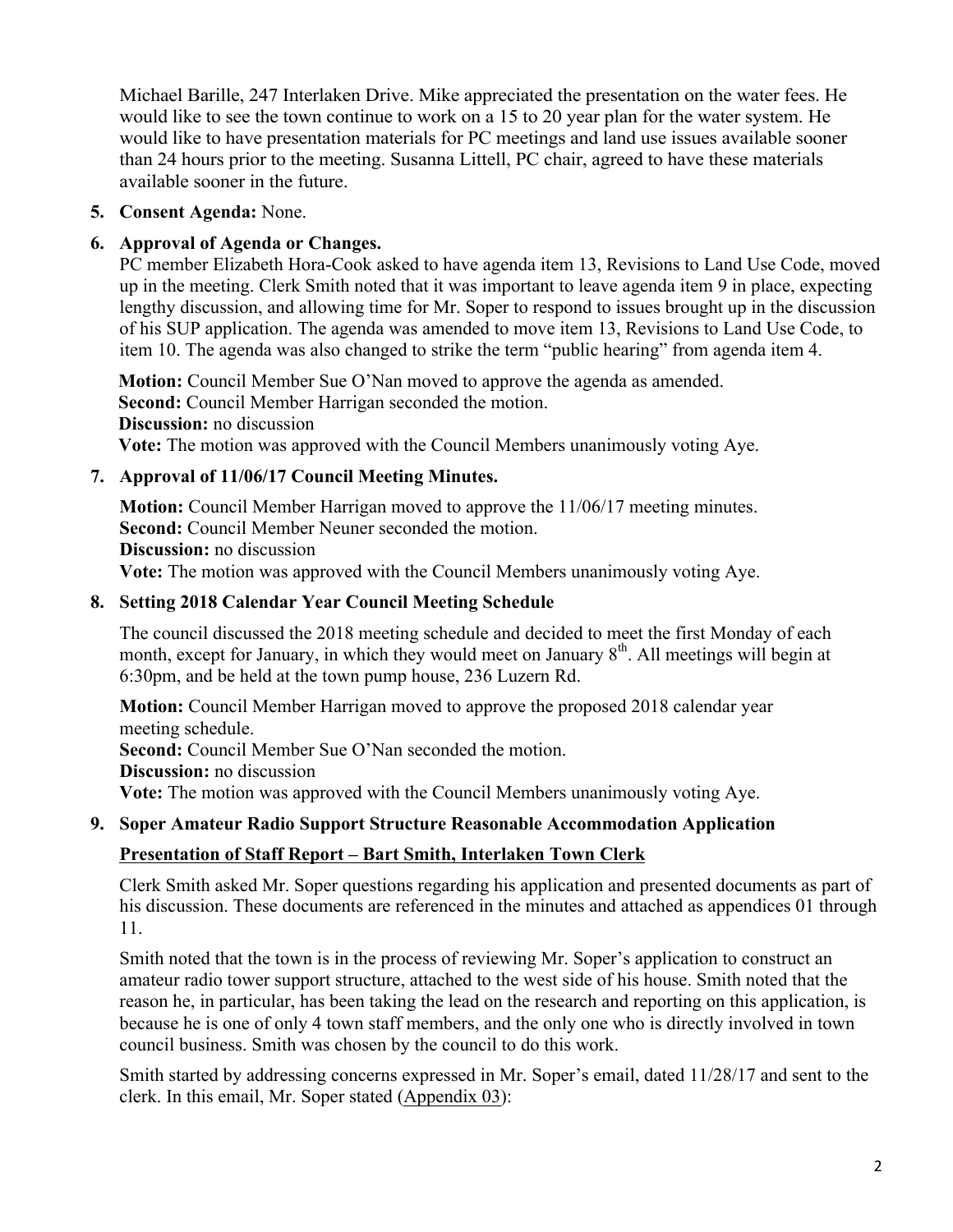"Please highlight the definition of 'structure' in the Interlaken Estates CC&Rs and in our town ordinances and Land Use Codes and explain how an antenna can be defined as a structure."

Smith stated that the issue of enforcement of CC&Rs by the town was not the issue being addressed. However, the CC&Rs are deed restrictions that run with the land. The issue of enforceability by the town government may be unclear, but a lot owner can move to have them enforced. The CC&Rs sunset on November 7, 2022, in about 5 years. The CC&Rs state (Appendix 02):

"No buildings other than one dwelling house and one garage shall be erected on the lots hereby conveyed; no other **structures** of any kind, type, or style whatsoever shall be erected or placed thereon."

Smith asked Mr. Soper how he would describe his project, if not a structure. Mr. Soper stated that the people advising him are calling it an "accessory use," not a **structure**. Smith presented Mr. Soper's application (Appendix 01) and asked him if it was accurate to the best of his knowledge. Mr. Soper stated that it had been amended by through questions from Smith, and corresponding answers, but without access to his computer, he couldn't positively answer the question.

Smith noted that in Mr. Soper's application, on page 1, he named his project as "Soper Amateur Radio Antenna Support **Structure**." Smith also noted that in the original application, on page 3, Smith had described the project as "Request for a reasonable accommodation to construct a HAM radio tower." Right below this text, Mr. Soper corrected Mr. Smith's description and added the text "What I believe you are asking: Request to erect an amateur radio antenna support **structure**." Smith also noted that Mr. Soper used the term "structure" to describe his project 19 times in his application. In addition, Smith scrolled down to page 8 of the application and noted that in a page taken from the support structure's manufacturer, which Mr. Soper included in the application, the manufacturer references the structure design being in accordance with "ANSI/TIA/EIA-222-F Structural Standards for Steel Antenna Towers and Antenna Supporting **Structures**."

Mr. Soper noted that when Smith began referencing the CC&Rs as a potential issue, he felt things were getting confused, and he began referring to his project as an "accessory use," not a "structure."

Smith presented an email from Mr. Soper, dated 7/29/17, containing his original request regarding his antenna support structure (Appendix 04). In that email, the text reads:

"…I purchased an antenna support structure last year that will connect it (antenna) to the peak of the roof on the west-side of my home. For reasonable reception/communication in normal and emergency situations, the antenna will be 20 to 30-feet above the peak of my metal roof – this translates into roughly 38 to 48 feet above ground level. Currently there is an antenna at the roof peak."

Smith presented a diagram that he created that depicts the description of the support structure used by Mr. Soper in the above email (Appendix 05). Soper noted that he had spoken with attorneys regarding the term "structure" and he was no longer using that term to describe his project. Smith stated that Soper's comment regarding any ambiguity regarding the term "structure" would be "duly noted." Soper stated that we need to find a common definition between himself, the clerk, and council as to what defines a "structure."

Smith directed the discussion to the height issue. He noted that height may be the most important issue regarding this application because it may affect someone's view and there are also safety issues associated with this project. For example, what if the tower fails or the connection to the antenna at the top of the tower fails; these issues are of a concern to the town. Soper noted that height is also directly related to effectiveness of communication. Referring to the elevation diagram Smith created from Mr. Soper's original description of his structure (Appendix 05), Smith asked Soper why the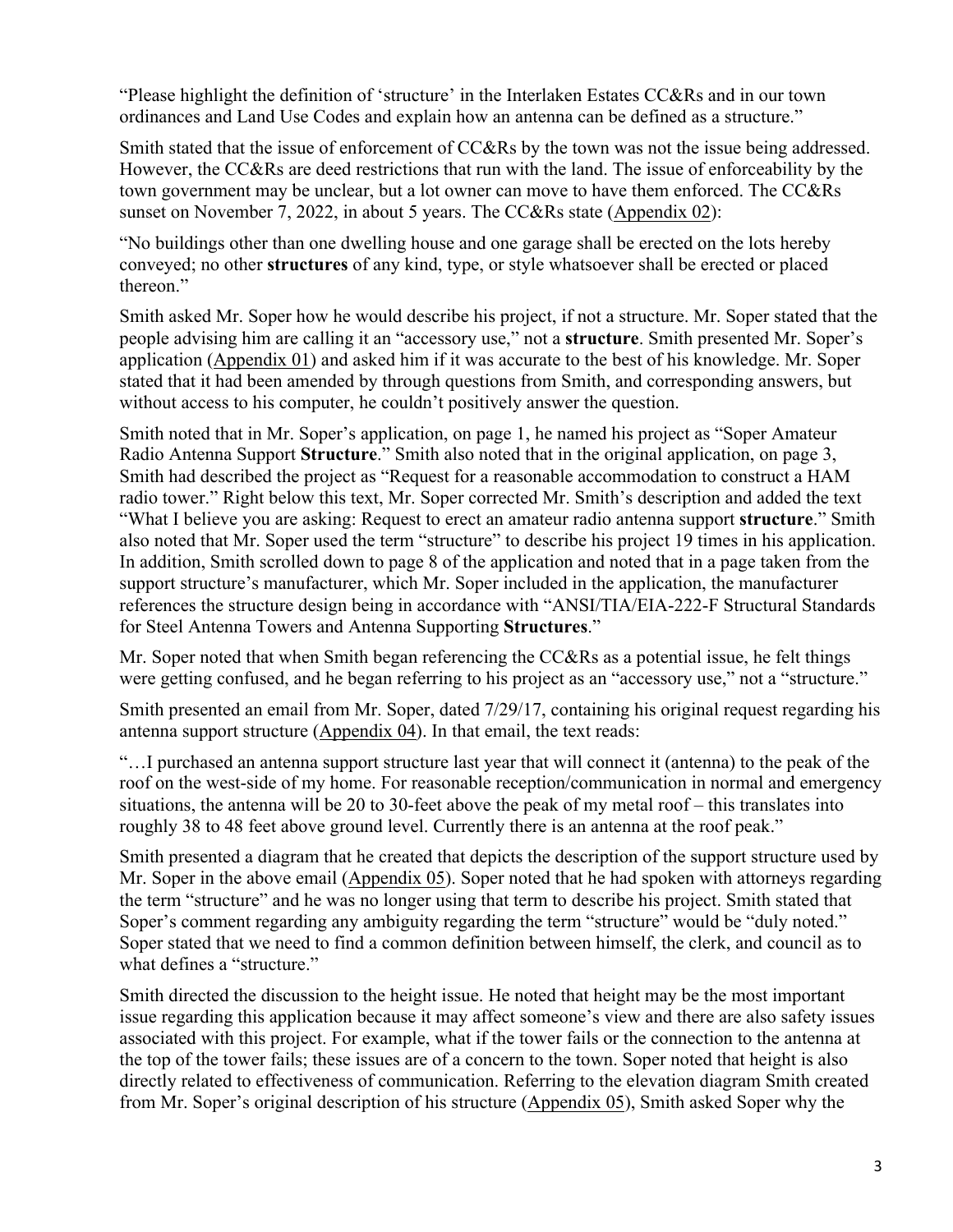height in his original description was given as "...20 to 30-feet above the peak of my metal roof – this translates into roughly 38 to 48 feet above ground level."

Mr. Soper stated that he made this estimate in his original 7/29/17 email before he knew the exact height. Smith pointed out that Mr. Soper also stated more recently, at the 11/6/17 town council meeting that in response to a question from council member Harrigan, that the tower height would be 20 to 30-feet above the roof (Appendix 07). Soper stated that he has been trying to answer Smith's questions, take measurements, and do a balloon float, which didn't work. Mr. Soper then stated that "the structure itself is probably 30 feet above my roof. There's a structure, and an antenna on top." The total height should be about 55 feet. Smith noted that the key issue relating to the visual impact is how far the structure extends above the roof. Smith reiterated that Mr. Soper's current assessment is that it will be 30 feet above the roof. Mr. Soper stated "That may be the structure, and so you can add 5 feet to that if you like." Soper amended his assessment to approximately 33.4 feet above the roof, with the understanding that he can't be completely accurate until the structure is secured to the ground.

Simpkins requested clarification regarding the height of Mr. Soper's house, on the west wall. Mr. Soper took issue with Smith's diagram (Appendix 05) showing a west wall height of 18 feet. Mr. Soper stated that the west wall of his house was 21.6 feet high. Smith asked if that information was stated anywhere in his application. Mr. Soper stated that he didn't know, and he doubted that it was, because he has been continuing to respond to Smith's questions.

Smith presented another diagram, taken from page 11 of Mr. Soper's application (Appendix 06). The diagram shows that the distance from the base of the house to the top of the support structure is 44 feet.

Smith presented the two site plans submitted with Mr. Soper's application. The first site plan (Appendix 09) was submitted with Mr. Soper's application on 10/28/17. Smith asked if Mr. Soper could determine from this plan the distance between the antenna structure and the lot line or the roadway right of way. Mr. Soper stated that he couldn't. Smith presented the final site plan Mr. Soper submitted, from an email dated 11/17/17 (Appendix 10). Smith asked Mr. Soper if he could determine the distance from the tower structure to the lot line or the road right of way from this diagram. Bill Goodall stated that it could be done, using the scale of the 30-foot setback on the plan. Mr. Soper could not determine from the site plan the distance from the tower structure to the roadway right of way, because the roadway ROW was not depicted on the diagram. Soper objected that he was not given a list of questions that were necessary to complete his application, including the distance from his tower structure to the roadway right of way.

Smith presented a diagram showing measurements on Mr. Soper's lot he made using a lasermeasuring device (Appendix 11). These approximate measurements show the base of the structure to be approximately 56 feet 7 inches from the center of the roadway right of way, plus or minus 4 inches. This means the base of the tower structure would sit approximately 40 feet from the edge of the roadway right of way. If the supports for the tower failed, the antenna could land approximately 15 feet into the roadway right of way.

Soper stated that the tower would be supported by two brackets attached to the wall of his house, and supported by guy wires. He noted that towers typically do not fall "like a pencil and there are engineering studies to prove it." Goodall asked why Smith was pursuing the issue regarding the distance from the tower to the roadway right of way. Smith answered that although he had made his own measurements of this distance, he was making note of the fact that Mr. Soper had not provided this information, even after multiple requests from himself.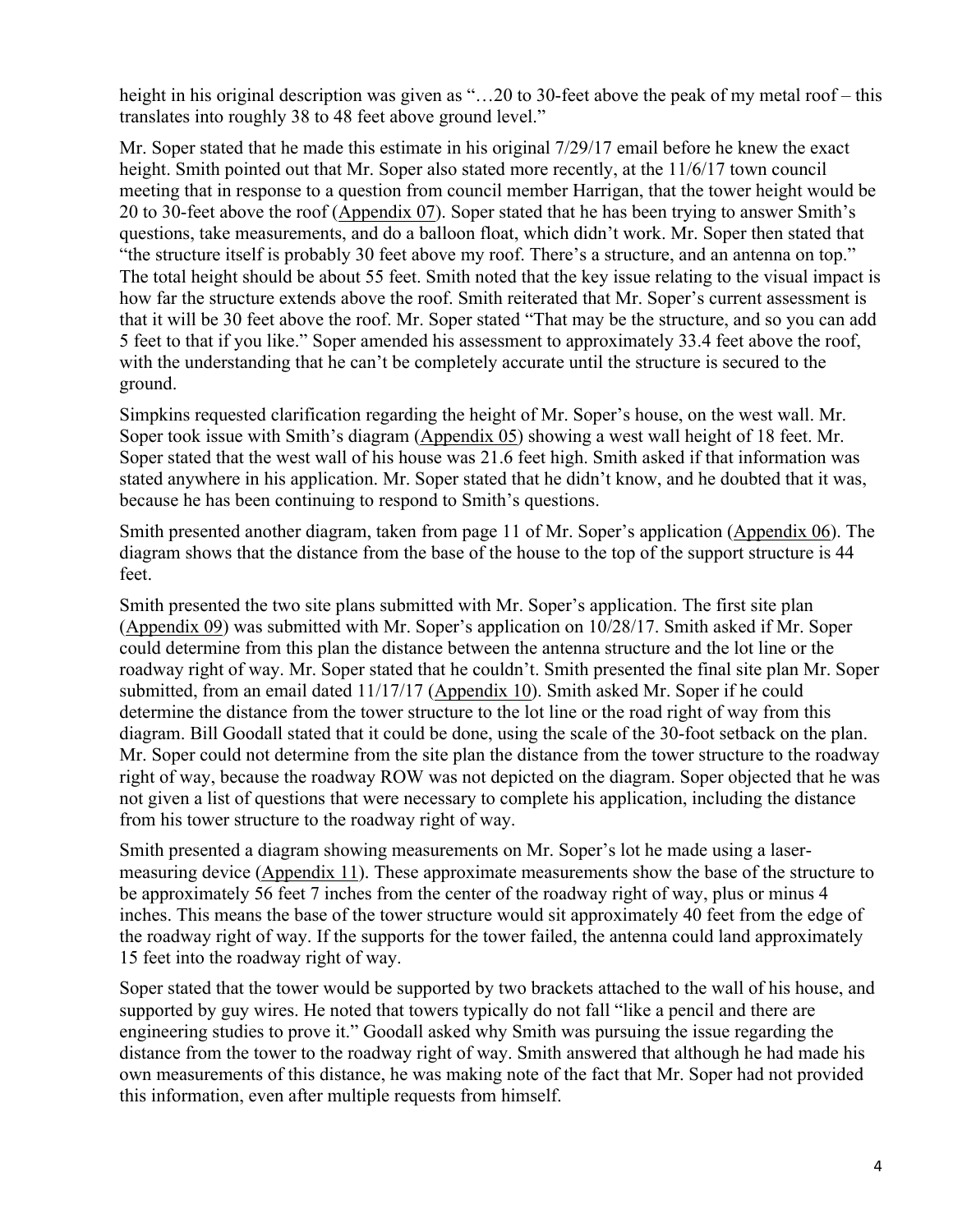Smith presented his staff report, dated 12/11/17 and noted that it was a snapshot of the current status of the Soper tower project. The report was not released prior to this meeting to either the council or the public. The report references various appendices that are denoted by letters A, B, C…

Smith quoted a section of the report that describes a ruling by the tenth circuit court of appeals:

"…the cornerstone on which we will predicate our decision [PRB-1] is that a reasonable accommodation may be made **between the two sides**." And later in the same ruling:

"PRB-1 recognizes that regulations affecting the placement, screening and height of antennas are permissible when based on health, safety, or aesthetic considerations, as long as they reasonably accommodate amateur communications with the minimum practicable regulation necessary. Thus, the County's justification of preserving the aesthetic views was acknowledged by PRB-1 as a legitimate concern<sup>"</sup>

*Evans v. Bd. of County Comm'rs. Of Boulder County, 994 F.2d 755, 762 (10th Cir. 1993).*

Smith noted that the main concerns reflected in this staff report fall into four categories:

- Aesthetic concerns the tower's visual impact on views from neighboring lots
- Health and safety potential hazards and safety risks due to the tower's size, location, and proximity to adjacent lots and the public roadway right of way
- Necessity for the proposed structure, including height and placement alternative proposals for a tower/antenna configuration that would provide adequate communication that would address the aesthetic and health and safety concerns of the town
- Incomplete plan set a dimensional site plan and elevation drawing have not yet been submitted. In addition, the town engineer has expressed concern that the plan set does not include necessary engineered drawings and specs to perform a plan review.

Mr. Soper stated that he was told that the town council needed to approve his application before he could submit his plans to Epic Engineering for review. Smith noted that Mr. Soper was entitled to start a plan review with Epic with the understanding that any additional expense beyond the \$100 fee for plan review would be paid for by Mr. Soper. Epic did a brief review of Mr. Soper's application and determined that Mr. Soper had not provided sufficient information for an engineering plan review. Epic suggested that Mr. Soper hire an engineer to prepare the material before submitting his plans.

Smith acknowledged that the original procedure put in place required Mr. Soper to get a town council review for content and compliance with the town's ordinances prior to submission to Epic Engineering for a thorough plan review. Smith, in more recent emails, told Mr. Soper he was free to submit his plans to Epic Engineering, with the understanding that he would be responsible for any additional Epic fees beyond the \$100 fee collected with the application.

The original procedure was put in place to spare Mr. Soper the expense of having Epic review plans for a tower configuration that the council would not approve. The minimal Epic plan review fee of \$100 was not sufficient to cover a repeat review of his structure, in the event the approved tower configuration was different than Mr. Soper's original request.

Mayor Simpkins noted that the council wouldn't approve the application prior to the full Epic Engineering review and approval. Mr. Soper stated his understanding of the process and mentioned that the council completes a preliminary review before passing the application to Epic. He then stated he was told that the council gives final approval after the Epic plan review, with a public hearing to be held during the process.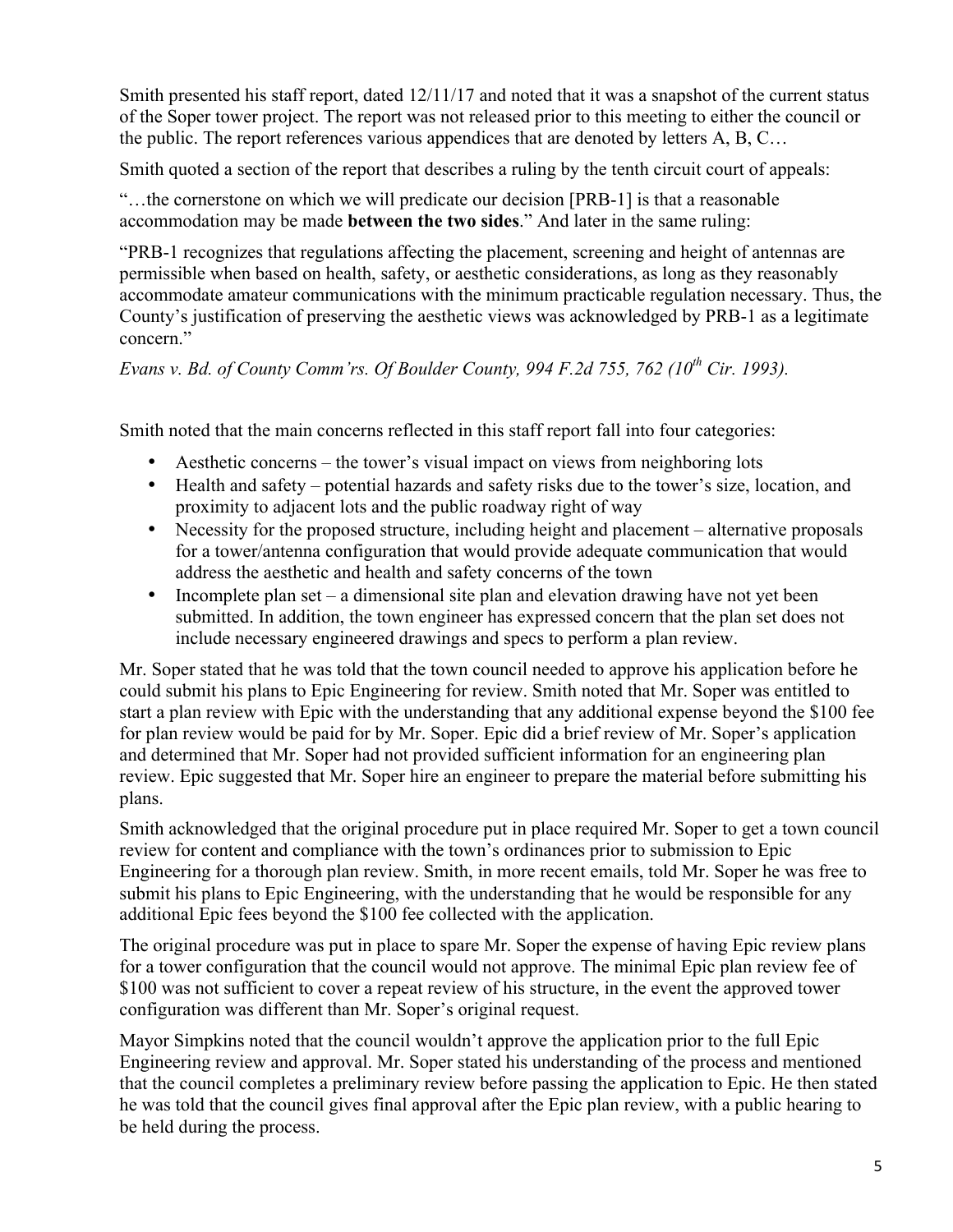Soper noted that he just learned that an antenna does not fall like a pencil. It's connected by 2 brackets on the house and folds upon itself rather than falling over as one piece. Smith noted that Mr. Soper had stated at the 11/6/17 council meeting that one of his ground-mounted antennas had been knocked down by a microburst wind event. Mr. Soper stated that his proposed tower structure mount would be different and likely not collapse in that fashion.

Smith presented page 11 from Mr. Soper's application (Appendix A) and quoted text from that page:

"The antenna support structure should be a minimal visual obstruction to other homeowners' views because of the steep slope of the terrain, the fact it will be connected to my home, and because of tall trees along the road at the top of my property."

Smith presented two photographs (Appendix C) taken from Mr. Soper's neighbors' homes. Mr. Soper noted that he wasn't allowed to take photos himself. The first photo, taken from the Debrusk home's front deck (332 Bern Way) located uphill from the Soper home, shows the proposed minimum height of the tower, without the antenna. The antenna would add approximately 6 more feet to the height of the structure. Smith noted that without confirmed height measurements, the actual location could vary. But based on the information provided, this is a reasonable estimate of the tower height. Smith noted that the trees were below the sight line from the Debrusk's deck, and the tower was clearly visible above the trees.

Mr. Soper noted that the higher you get on the Debrusk property, the worse it will look. Simpkins noted that moving the tower down the slope would reduce the visual impact. Soper stated that the lower you go on his property, the worse the effectiveness of communication.

Smith presented another photo taken from the deck of the Arbanas home (334 Bern Way) that showed a similar visual impact. Mr. Soper objected that the photos were taken as high as possible on the property. Smith noted that the photos were taken from the decks on the main floor.

Harrigan noted that the town is doing its due diligence in looking at the visual impact of the tower structure and that his proposed tower was affecting lots of people. He noted that each time Smith asked him a question, he pushed back. Bill Goodall asked what Smith was attempting to do. Smith noted that he was presenting his report to the public, and giving Mr. Soper a chance to respond to the report.

Smith noted that he had asked Mr. Soper for a dimensional elevation drawing to be included in his application. Mr. Soper used data from Google Earth as a source of elevation information. Smith presented a report (Appendix D) that investigated the accuracy of Google Earth data. In Interlaken Town, there are significant variations in topography, which would fit the analysis of the report data for Region 3. The report results state that there is a root mean square error in Google Earth height data for this region type of approximately 18 feet. So if you're using Google Earth height data in our neighborhood, you can only be accurate within about plus or minus 18 feet.

Soper stated that he was using the data to make comparable measurements, not individual measurements. Harrigan noted that at the 11/6/17 council meeting, the council asked him to perform a balloon test. Mr. Soper agreed at that meeting, tried the test once when it was windy, giving his neighbors a 1-hour notice, and then gave up and said he couldn't do it. Soper stated that everyone wanted more notice for the test, and that it was not possible to predict a day that would have no wind to accommodate such a test. Harrigan noted that the early morning may be the best time to do the test, and that Mr. Soper might have to hire someone to do the test if he is not able. Mr. Soper questioned whether the town had funds for such a test, implying he was not willing to pay for a test.

Chris Burkley, 264 Big Matterhorn, was concerned that if this tower was allowed, other towers might be constructed throughout the town, possibly impacting his view as well as others. Mr. Soper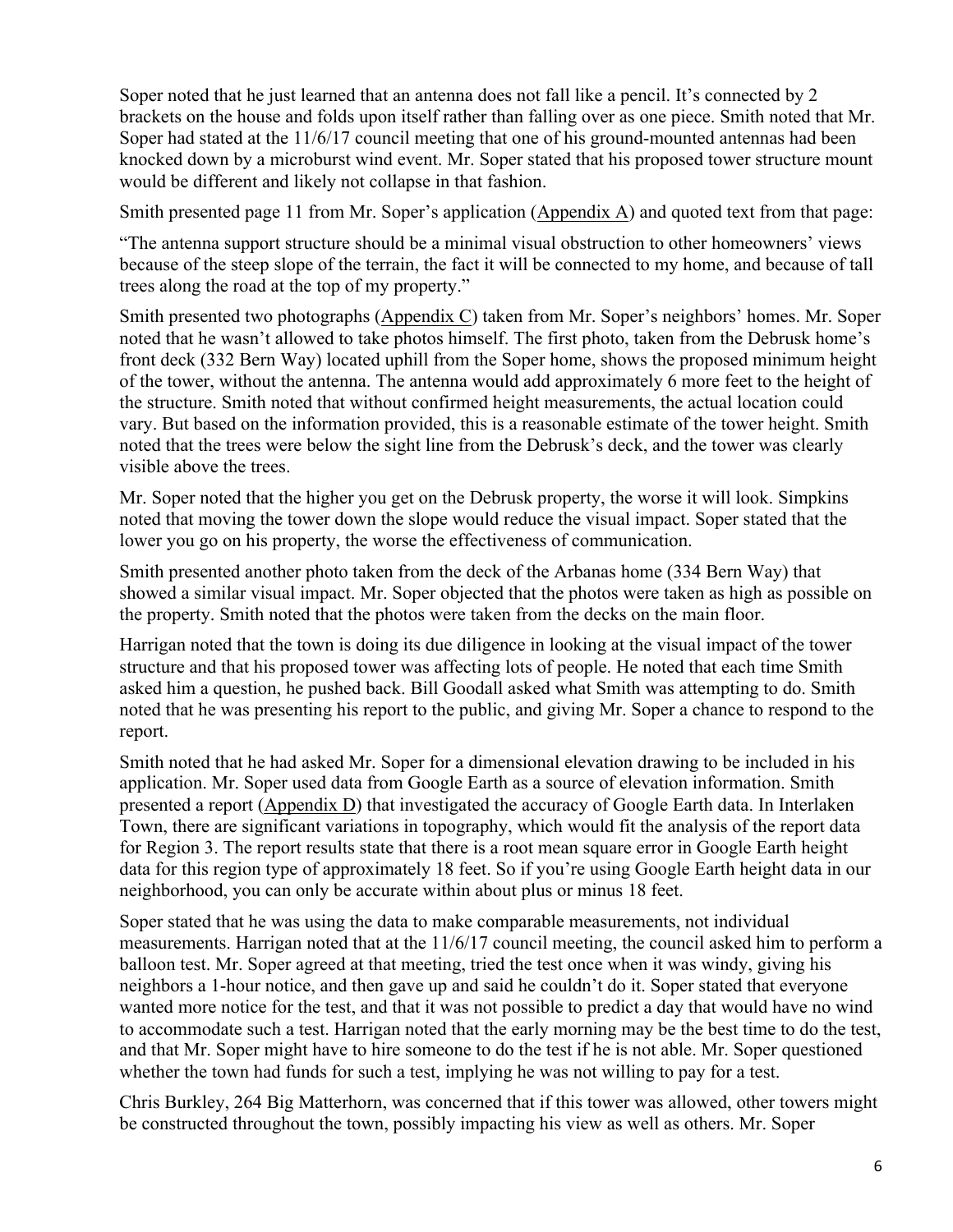disagreed and questioned how many people in this community could pass 3 technical exams to end up being an extra class radio operator. Sue O'Nan noted that we cannot set a precedent without studying what is actually going on, and that's why clerk Smith has to ask these questions.

Chris Burkley also voiced his concern about the effect of high winds on the tower, possibly knocking it down. Mr. Soper noted that the PRB-1 ruling is specific to licensed amateur radio operators. Simpkins noted that there are several licensed operators in the community. Bill Goodall asked why those operators were all allowed to have towers. Smith noted that none of the towers that he and Simpkins had viewed were obstructing any neighbors' views. In addition, the towers were mostly 50 or 60 feet from a road or a neighboring lot line.

Smith noted that he has requested a dimensional site plan from Mr. Soper on multiple occasions. He presented the emails (Appendix E), dated 9/25/17, 10/23/17, and 10/25/17. On 10/28/17 Mr. Soper sent an email stating:

"Just finished my site plan. It's below. May not be to your standards, but it's the best I can do. As I've said before, I provided a description and longitude and latitude that would locate the 11-inch triangular antenna support structure."

Smith noted that Mr. Soper did provide a photo of his hex bean antenna (Appendix F) in his application. Smith also presented a photo from a magazine review of the same antenna. This is the antenna that would be mounted on top of the tower structure. Smith noted that Mr. Soper has indicated that in addition to his hex beam antenna, other antennas may be mounted on his tower. To date there has not been a representation of those antennas on any drawing or photo supplied by Mr. Soper. Mr. Soper noted that at the 11/6/17 council meeting he stated that the 4-foot antenna that is currently mounted on his roof would be attached to the side of the tower. Smith recalled Mr. Soper saying that, but had not yet received any information about where exactly on the tower it would be mounted.

Sandra Soper mentioned to Smith that Mr. Soper was an engineer, and asked if Smith was an engineer. Smith stated that he was an engineer, and indicated he would say more on that topic later. Smith presented an email from Mr. Soper (Appendix G) in which Mr. Soper stated that he wasn't able to float a balloon to test the visual impact of his tower structure due to the unpredictability of the local winds. Mr. Soper stated "Therefore, if any of you wish to float a balloon, you are welcome to do so. I'm not putting myself at risk again."

Smith presented another email (Appendix H) in which he requested information about how the antenna would be connected to the tower structure. Mr. Soper responded that he would use a TIA-222 approved aircraft aluminum mast to mount the antenna, but no additional information about how the antenna would be connected to the tower structure.

Smith described his academic background – a B.S. in Applied and Engineering Physics from the Cornell University College of Engineering, and a M.S. in Atmospheric Sciences from Oregon State University. Smith created a wind load model (Appendix I), which he used to predict the effects of a wind gust, of a specific duration, on the antenna structure. Certain assumptions and simplifications were made in the model, which are listed along with the results. The model predicts the wind force load on the antenna and the travel distance of the antenna, in the event the wind gust would break the antenna connection to the support tower. The simplifications made in the model would generally reduce the predicted travel distance of the antenna. Smith noted that he was not a licensed engineer, but he would provide his calculations to Mr. Soper for his review. He also noted he has experience in this field as an academic researcher.

The results of Smith's model were summarized in a table. For example, a gust of 40 mph for a duration of a second, would produce a wind load of 85 pounds, and a horizontal travel of the antenna,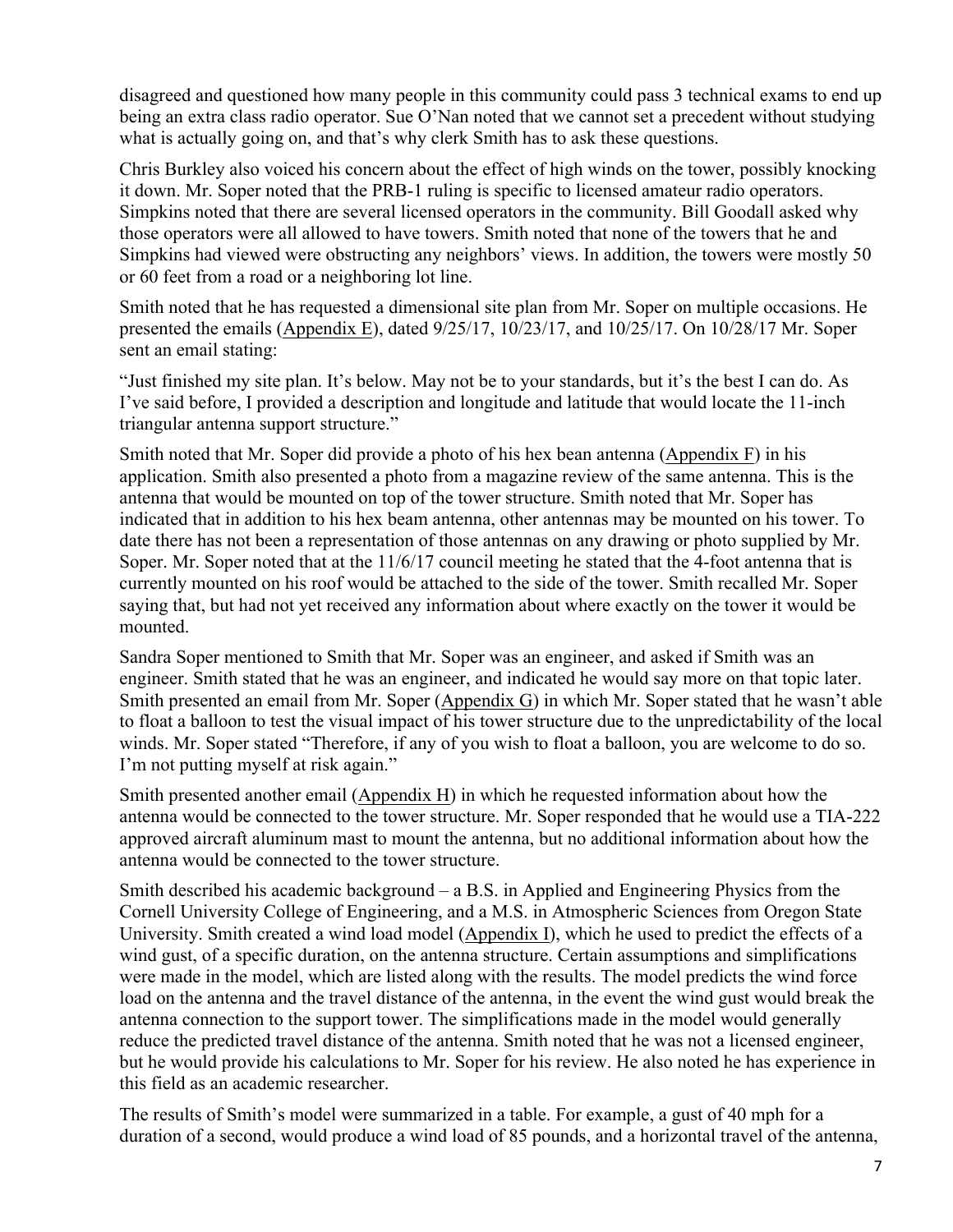in case of a failure, of 35 feet. For a 60 mph gust for 1.5 seconds, the wind load would be 192 pounds, with a horizontal travel distance of 117 feet.

Mr. Soper stated that he had seen none of Smith's presentations in advance, and had only a 24-hour notice that he had been added to the council agenda. Harrigan noted that Mr. Soper had threatened to sue the town and has demanded answers and action and has been recalcitrant about giving answers to questions that Smith has posed.

Smith expressed that he didn't feel that Mr. Soper had adequately provided the full picture of what he's trying to do, and if there are alternative ways to do it. If, for example, he could use a retractable antenna that was moved down the slope, that would address the issues of visual impact and safety. The town had not received any alternatives to what Mr. Soper has proposed to date. Smith also noted that Mr. Soper's plan set is incomplete. The application does not include a dimensional site plan, a dimensional elevation drawing, or engineering drawings and specifications necessary for Epic to do a plan review.

Smith presented the summary findings of his 12/11/17 report, and made the following recommendations:

As detailed in the above sections of this report, Mr. Soper's application is missing critical information that would allow the Town to properly evaluate his request for a reasonable accommodation to construct an amateur radio support structure. To summarize, this is the information the town needs to evaluate and make a decision regarding approval of his application:

- A dimensional site plan, showing the measured locations and footprints of all structures on his lot, his proposed tower, the road right of way, and his lot lines.
- A dimensional elevation drawing that shows the height of his roof, the point of attachment of the tower to the house, the location and height of the tower, the size and location of any antennas or equipment to be attached to the tower, and the elevation of the roadway right of way.
- A plan and drawing of the final configuration of all antennas to be mounted on the support structure.
- Engineered drawings and specifications necessary for Epic to do a plan review, including specifics regarding the tower's connection to the house and all mounted antennas and accessories connected to the tower structure.
- Evidence, including calculations, that his proposed tower configuration is the only possible configuration that would accomplish his stated communication goals. Alternatively, Mr. Soper could provide an alternative configuration that addresses the town's concerns regarding aesthetics and the health and safety risks associated with his proposed tower configuration. Mr. Soper has also not responded to requests to provide the Town with information about alternative locations for his Tower that will not adversely affect his neighbors' views. Ideally, I would like Mr. Soper to provide the Town with information from an independent third party exploring alternative locations and configurations that will allow him to effectively communicate.

In summary, Smith recommended that the council request Mr. Soper to provide the information listed above to the council, before considering a decision to approve his application. Soper noted that the effectiveness of HAM radio communication is directly related to the height of the antenna. And that an alternative configuration would be for him to mount a 100-foot antenna at the bottom of his property to achieve the same communication objective.

# **Council Comment Regarding the Soper Antenna Support Structure Application**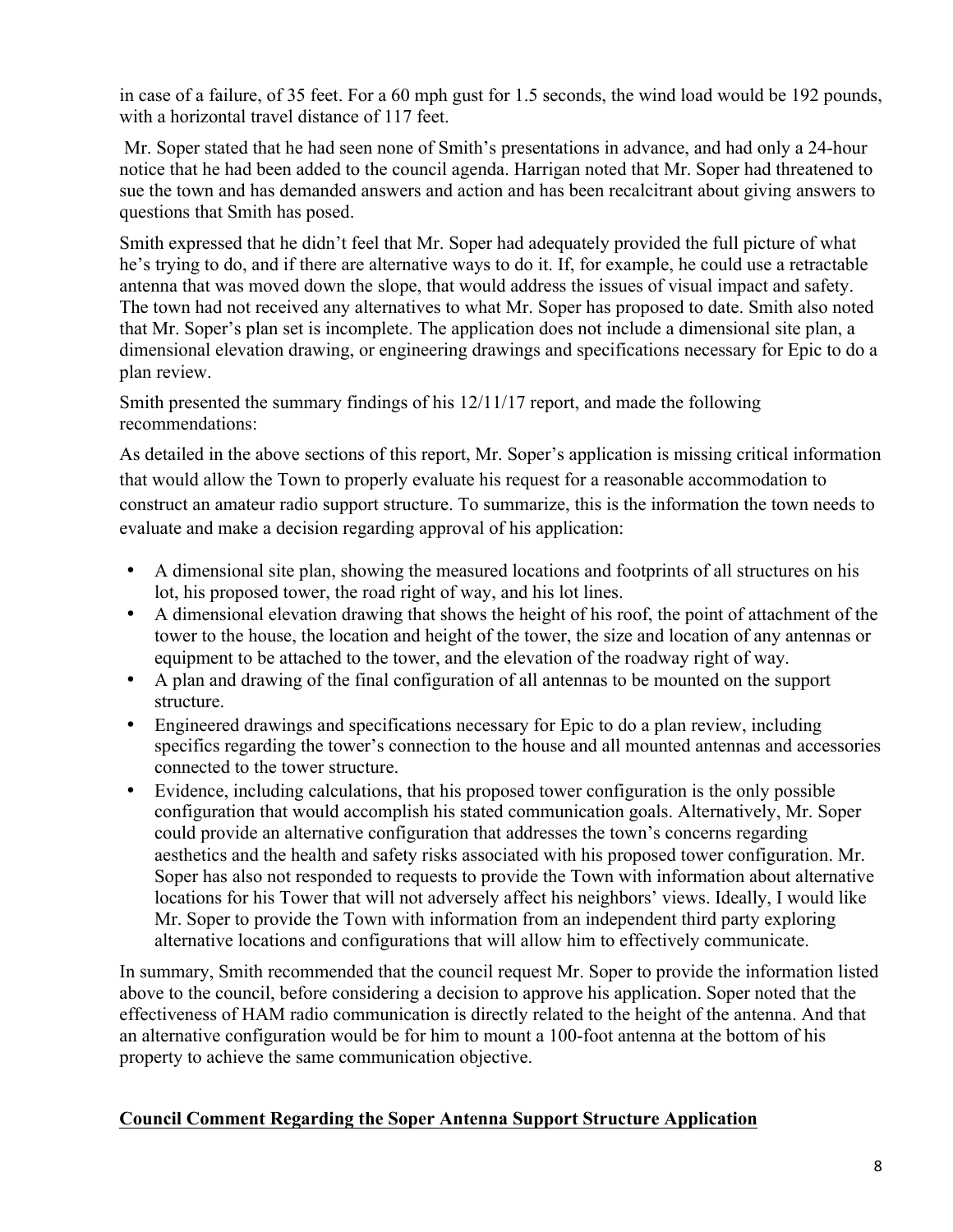Harrigan noted that the council is trying to figure out how a 6-foot antenna mounted on a 55-foot tower would impact Mr. Soper's neighbors in both aesthetics and safety. Mr. Soper noted that regardless of Smith's calculations, the antenna is not going to fly 122 feet. If it does, his roof will land on his neighbor's house. Mr. Soper asked if Smith had studied how towers fall. Smith noted that his analysis had nothing to do with the tower failing. It had to do with what happens if the hex beam antenna, in a gust of wind, goes flying off the top of the roof. It's a simple dynamics calculation. Granted there's turbulence involved and other stochastic processes, but there's a very simple calculation that has to do with momentum transfer to an object of that size and area. Mr. Soper asked what's the probability that the antenna comes off. Smith answered that he would like to answer that question, but he didn't have any information from Mr. Soper about how the antenna is connected to the tower structure.

Sue O'Nan asked how often would Mr. Soper perform maintenance and check that the antenna remains secured to the tower. Does the town take Mr. Soper's word that it remains secured, or is there a certified inspection? Mr. Soper stated that the town would have to take his word for it. Sue O'Nan noted that his antenna could cause significant damage to other people's houses. Sue O'Nan also noted that we have to be careful about setting precedents. She noted that this is a hobby. The council has spent a lot of time reading the information Mr. Soper has provided, but they feel they still need more information to make the correct decision for the entire neighborhood, not just for Mr. Soper's hobby.

Mr. Soper noted that the basis of the FCC ruling is not to encourage a hobby, but to facilitate emergency communications provided by amateurs. He expressed his interest in that. Sue O'Nan asked how far away he wanted to communicate – to China and Russia? Mr. Soper said yes to both. Sue O'Nan noted that if it was for emergency purposes for our neighborhood, it wasn't necessary to communicate with Russia or China.

Chuck O'Nan noted that Mr. Soper's HAM radio communication activity was a hobby, not a job. With his antenna located on the ground, Mr. Soper can communicate with someone 1500 miles away. O'Nan asked Mr. Soper how far away he could communicate with the antenna at a height of 50 feet. Mr. Soper responded that he hoped he would be able to talk to the world. O'Nan noted that if Mr. Soper was using his tower for emergency communications, how would communicating with Afghanistan serve that goal? Mr. Soper gave an example of an Interlaken neighbor who was in Belize during an earthquake. A local HAM radio operator in Belize was able to communicate with a HAM radio operator in the US to let the neighbor's wife know he was okay. Mr. Soper noted that the higher the antenna, the better the bounce off the ionosphere, and the better the communication capability. O'Nan thought that the bounce would improve if the tower was located further down the hill, away from the house and neighboring trees. Mr. Soper responded that it would not because it would be lower, and because the hillside is still there. Mr. Soper also noted that relocating the tower down the hill would place it closer to the lot line, which was a concern to Smith.

Other neighbors voiced their concern regarding the safety and visual impact of the tower and thanked the council for doing their due diligence to protect the neighborhood. Harrigan noted that without performing due diligence, the town could become liable. Chuck O'Nan asked Mr. Soper what measure would he take to prevent kids from climbing up the tower. Mr. Soper answered that he could block out the lower section of the tower to prevent climbing if the town thought that was necessary. O'Nan asked if the tower fell down, how it would fall. Mr. Soper stated that the tower would most likely snap and fall down upon itself, because it is anchored to the house at two points. O'Nan asked about the 30 foot section of tower above the roof which was not secured – what would happen to that if it failed. Mr. Soper answered that it would probably fall on his cars.

#### **Public Comment Regarding the Soper Antenna Support Structure Application**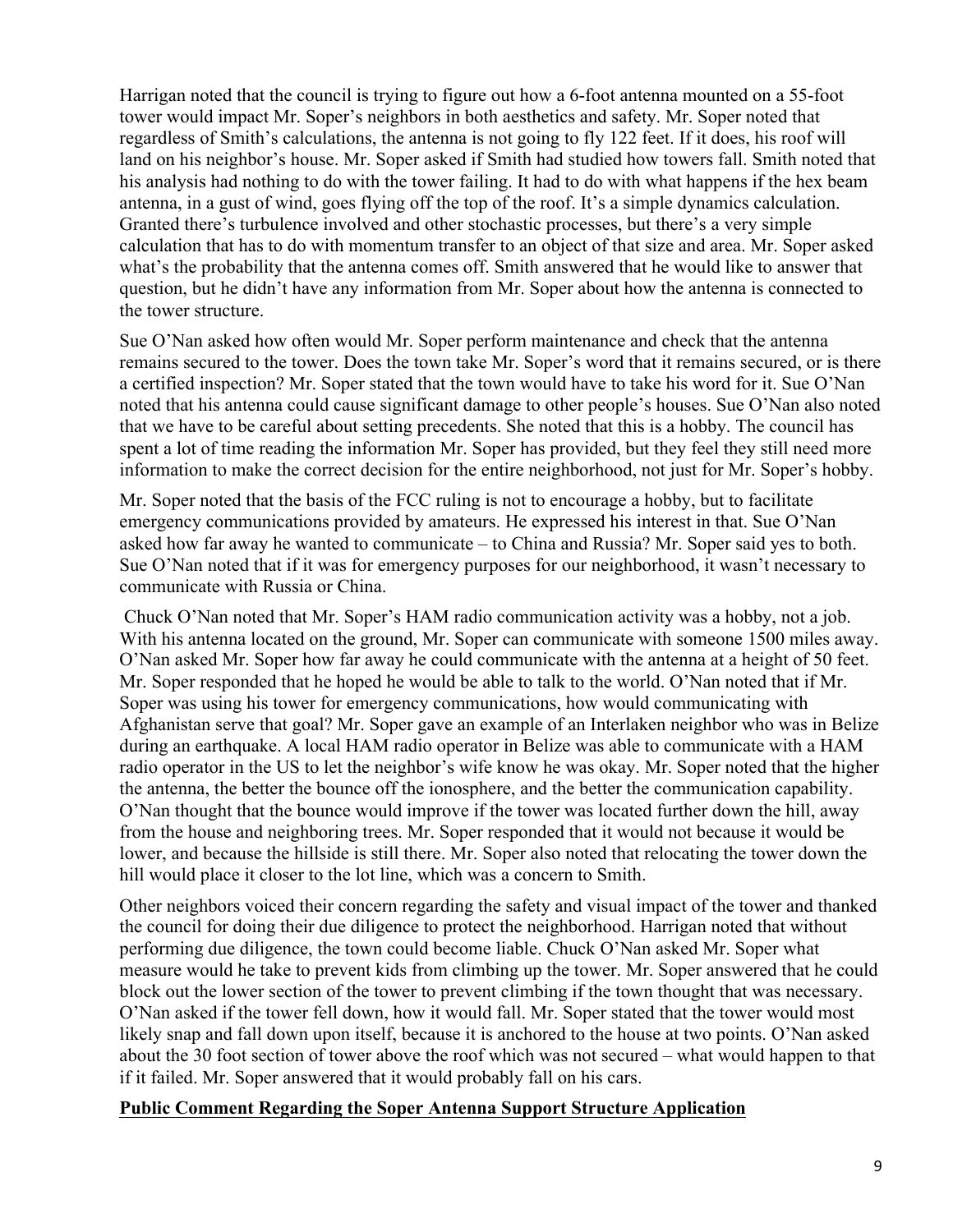A resident asked if the tower would have to conform to the current height restrictions in our land use code. Simpkins answered that it wouldn't – it's a different process. An amateur HAM radio tower would be regulated by the FCC. Our land use code excludes antennas higher than 5 feet above the highest point on the house. Harrigan noted that the town is trying to find a way to make the tower work, but there is concern about the placement of it.

Ed Little, 460 Eiger Way. Ed was concerned about potential lawsuits. He noted that the council is trying to protect us from litigation. If the tower impacts residents negatively, he is concerned that they may sue the town. Unless we do this right, we're putting all of ourselves in jeopardy for lawsuits. If the tower blocks someone's million-dollar view, it's a guaranteed lawsuit. If we rush it, we're endangering ourselves. Mr. Soper stated that most towns handle this issue by stating that between the federal law and the state law a town is powerless. Smith noted that this wasn't true in every case. The 10<sup>th</sup> Circuit Court of Appeals ruled on an original application for a 100-foot HAM radio tower, in a similar situation, where the proposed tower would obstruct views in a mountainous neighborhood. The request was altered to 55 feet, which was also denied, and the court ruled in favor of the municipality, approving a 35-foot tower.

Glenn Arbanas, 334 Bern Way. Glenn noted that there are a four lots neighboring Mr. Soper's property that would have to bear the brunt of this view obstruction, including his lot. He didn't feel that 4 lot owners out of the town's 184 lots bearing the brunt of this impact, would constitute reasonable accommodation. Mr. Soper asked Glenn if the tower would block his view. Glenn responded that he could see the roof of Mr. Soper's house when he does his dishes at his kitchen sink, and that the tower would be twice the height of his roof, greatly impacting his view. Simpkins noted that Mr. Soper doesn't seem to understand the visual impact of his tower. Mr. Soper stated that if you get far enough away from the tower, it disappears. Simpkins added that there would be a large spider web shaped structure on the top of it, the hex beam antenna, which is 10 and a half feet wide.

Susanna Littell, 331 Jungfrau. Susanna asked if relocating the tower to the pump house would be a better solution. Would it be possible to dress it up like a Christmas tree? She noted that the cell tower in Midway was made to look like a tree. The general response from the audience was no, it would not be better.

### **Council Discussion, Motion on Application**

Harrigan noted that Mr. Soper keeps asking for a decision on his application, but that his application is not complete. Simpkins noted that the town's main concerns are the health, safety and welfare of the town, the height of the tower, the location and visual impact to the neighborhood and the adjacent neighbors. The council is not denying the application, nor accepting the application, but still deliberating, and waiting upon Mr. Soper's responses to requests for more information and a balloon test.

**Motion:** Council Member Harrigan moved to accept Clerk Smith's report as written, to ask Mr. Soper to review the report and provide the information that's been requested numerous times, noting the major areas of concern are the safety and well-being of the town, the location of the tower, and the visual impact on the adjacent neighbors. The council is not denying the application. The council is asking Mr. Soper to complete the application by providing the information the council has asked for, including the balloon test that was requested at the previous council meeting.

**Second:** Council Member Sue O'Nan seconded the motion. **Discussion:** no discussion

**Vote:** The motion was approved with the Council Members unanimously voting Aye.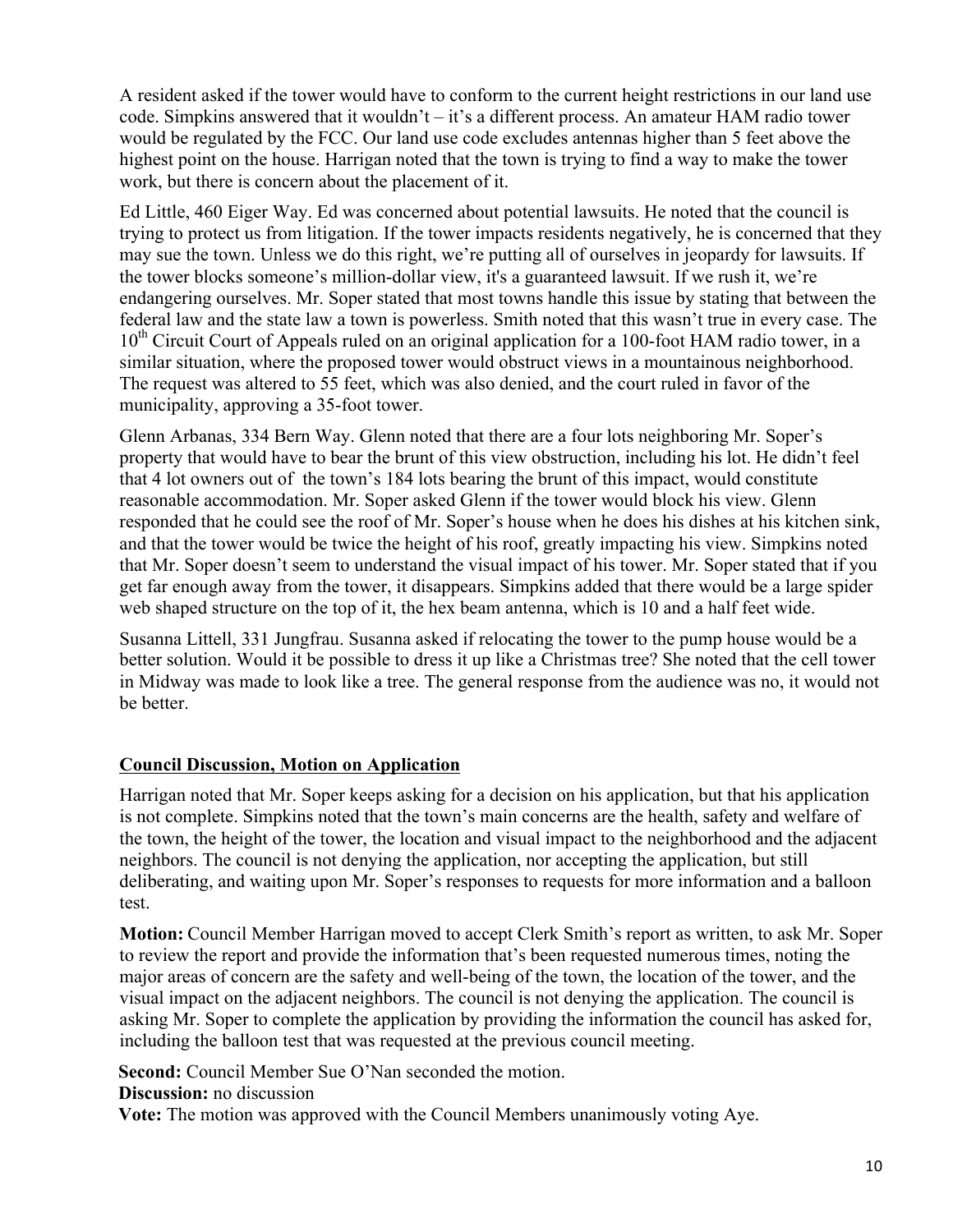# **10. Revisions to Land Use Code**

Elizabeth Hora-Cook, planning commission member, made a recommendation to the council to revise setbacks in the town land use code to 30-feet from the center of the roadway right of way.

**Motion:** Council Member Harrigan moved to revise the setbacks to at least 30 feet from all lot lines or 30 feet from the center of the roadway right of way. **Second:** Council Member Neuner seconded the motion. **Discussion:** no discussion **Vote:** The motion was approved with the Council Members unanimously voting Aye.

# **11. Water Master Search Status**

The council discussed the two applicants for the open water master position, Brady Probst and Trent Davis, who have agreed to share the job with a \$1400 per month salary split evenly between them.

**Motion:** Council Member Neuner moved to approve Brady Probst and Trent Davis to share the position of Interlaken Water Master, with the \$1400 per month salary.

**Second:** Council Member Harrigan seconded the motion.

**Discussion:** no discussion

**Vote:** The motion was approved with the Council Members unanimously voting Aye.

The council also discussed compensation for Ed Little, who has been acting as interim Water Master, from Mac's resignation on October 7 through December 31, 2017. Ed has agreed to perform these duties, charging the town \$1000 per month for November and December, or \$2000 in total.

**Motion:** Council Member Chuck O'Nan moved to approve payment of \$2000 to Ed Little for his position as interim Water Master till the end of 2017.

**Second:** Council Member Harrigan seconded the motion.

**Discussion:** no discussion

**Vote:** The motion was approved with the Council Members unanimously voting Aye.

### **12. Water Rate Amendment Resolution**

The council discussed the 2017-12-11 Water Rate Staff Report presented by Clerk Smith at the earlier water rate hearing. It was decided to follow the recommendations in that report, budgeting for a \$20,000 annual water master salary, including payroll taxes.

**Motion:** Council Member Sue O'Nan moved to amend the base water rates for FY2018 to \$732 for unconnected lots and \$893 for connected lots or lots with an active building permit and to amend the base water rates for FY2019 to \$744 for unconnected lots and \$900 for connected lots or lots with an active building permit.

**Second:** Council Member Harrigan seconded the motion.

**Discussion:** no discussion

**Vote:** The motion was approved with the Council Members unanimously voting Aye.

### **13. Budget Amendment**

The council discussed the 2017-12-11 Budget Staff Report presented by Clerk Smith. It was decided to follow the recommendations in that report. These recommendations include a budget amendment that would increase the estimated water system base revenue amount to match the revenue collected according to the revised water rates, to increase the water master salary expense amount to match the approved water master salary, and to correct an error in the budget adopted on 2017-08-07 itemizing Building Fund transfers:

- Amendment: Increase Line 30 from (\$6,000) to (\$10,000) to match budgeted transfer amount.
- Amendment: Increase Line 92 to match collected water base fee revenue, \$157,721.
- Amendment: Increase Line 116 to match new water master salary, \$16,800 (12 x \$1400 per month).